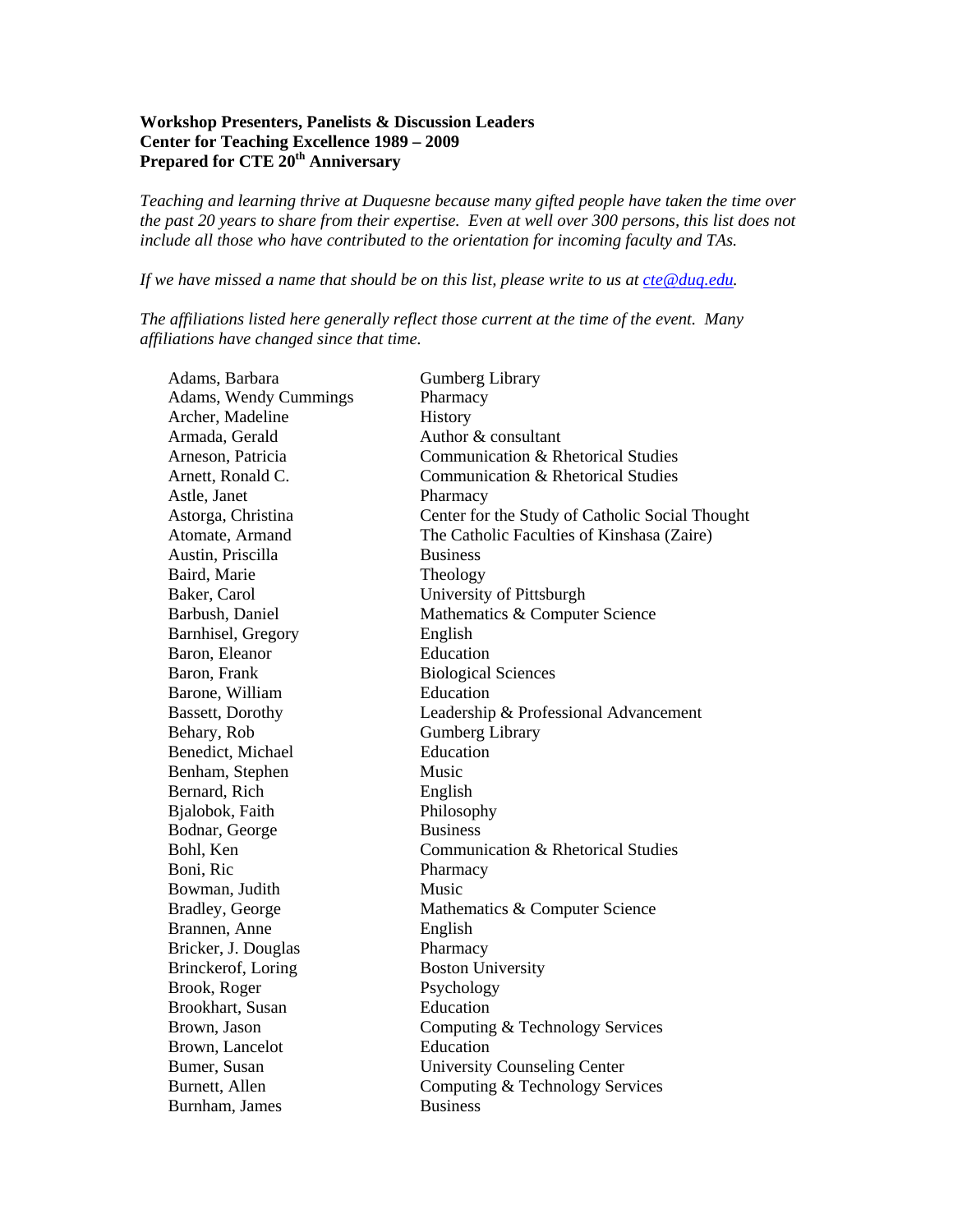Burrett, Kenneth Education Buzzi, William Business Byrne, Michael Student Cahall, Michael History Calhoun, Bridget Physician Assistant Callderini, Mark Student Camous, Marianne Physician Assistant Campbell, Bernadette Campus Ministry Carbonara, David Education Certo, Janine Education Cerventi, Cathy University of Pittsburgh Cesareo, Francesco Liberal Arts Chainer, Jessica English Cianciola, Jim Psychology Cini, Marie Continuing Education Clemens, Jeffrey Biological Sciences Clifford, Anne Theology Coffin, Edna University of Michigan Cohn, Ellen University of Pittsburgh Collins, Charles Pharmacy Collins, Sandra Byzantine Seminary Collum-Fink, Jolie CCIT Conti, Norman Sociology Copley, Scott Admissions Crist, Patricia Occupational Therapy Cutler, David Music Dana, Ayman Student, Business Davis, Vicki Pharmacy Doctor, John Biological Sciences Doerksen, Paul Music Donnelly, Dan Academic Affairs Donovan, Jean Theology Dougherty, Charles President Drago, Linda University Counsel Dunham, Patricia Political Science Dwyer, Patricia Shepherd University Egan, Marilyn Music Elinson, Richard Biological Sciences Faith, William Education Farmer, Donald King's College Ferralli, Anthony Ferralli Group Ferralli, Kathryn Ferralli Group Fink, L Dee Author & consultant

Cangilla, Lori University Counseling Center Cavalier, James Carnegie Mellon University Clement, Jeanette English as a Second Language DeBenedetti, Ellen Pittsburgh Mediation Center Dostilio, Lina Office of Service-Learning Edwards, Clark Communication & Rhetorical Studies Edwards, Ian University Counseling Center Ferrand de Piazza, Hortensia Catholic University (Lima, Peru)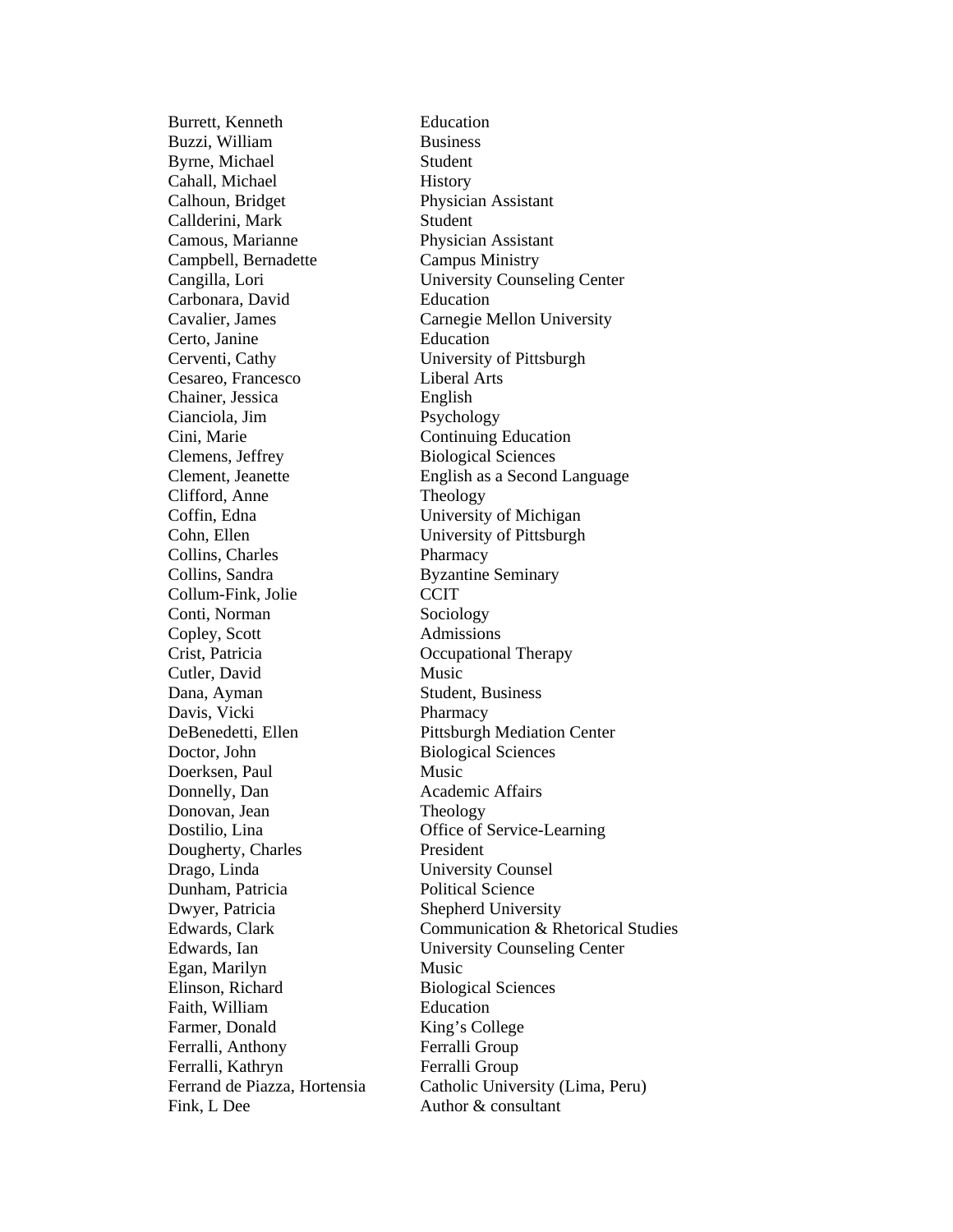Fowler, Kathryn Gumberg Library Gaberson, Kathleen Nursing Gaichas, Lawrence Classics Galderise, Barbara Student Health Center Gawalt, Ellen Chemistry & Biochemistry Giannetti, Vincent Pharmacy Gimper, Eileen Duquesne University Glass, Kathy English Goldreich, Dan Occupational Therapy Good, Tyra **Office of Service Learning** Gosnell, Kathleen Education Grasinger, Mary Frances Education Green, Sharon Business Gregory, Alexandra Academic Affairs Gregory, Lorraine Learning Skills Center Griggs, Judith Learning Skills Center Hampshire, Benjamin Philosophy Hanes, John English Hanigan, James Theology Hansen, Anne Marie Witchger Occupational Therapy Hanson, David Business Harkins, Angela Kim Theology Harper, Douglas Sociology Harrold, Marc Pharmacy Hartman, Bernard Biological Sciences Hartzel, Kathleen Business Hausser, Jack Chemistry & Biochemistry Haynes, George **ILF** Henderson, James Education Hill, Sidney Public Safety Hopson, Rodney Education Hosni, Nancy Pharmacy Huff, Marlene University of Akron Hunter, Jean History Irwin, Michael Sociology Isenhour, Thomas Chemistry & Biochemistry Iyer, Pravin Chemistry & Biochemistry Johnson, Mitchell Chemistry & Biochemistry Jones, Melissa English

Fleming, Fraser Chemistry & Biochemistry Forlenza, Michael Leadership & Professional Advancement Frayer, Dorothy Center for Teaching Excellence Fritz, Janie Harden Communication & Rhetorical Studies Gallagher, Gwen University Counseling Center Garner, Nadine University Counseling Center Garrett, Kathryn Speech-Language Pathology Giannotta, Frank English as a Second Language Golden, Cynthia Computing & Technology Services Golin, Steve New Jersey Master Faculty Program Hansen, Steven Center for Teaching Excellence Irani, Tracy Communication & Rhetorical Studies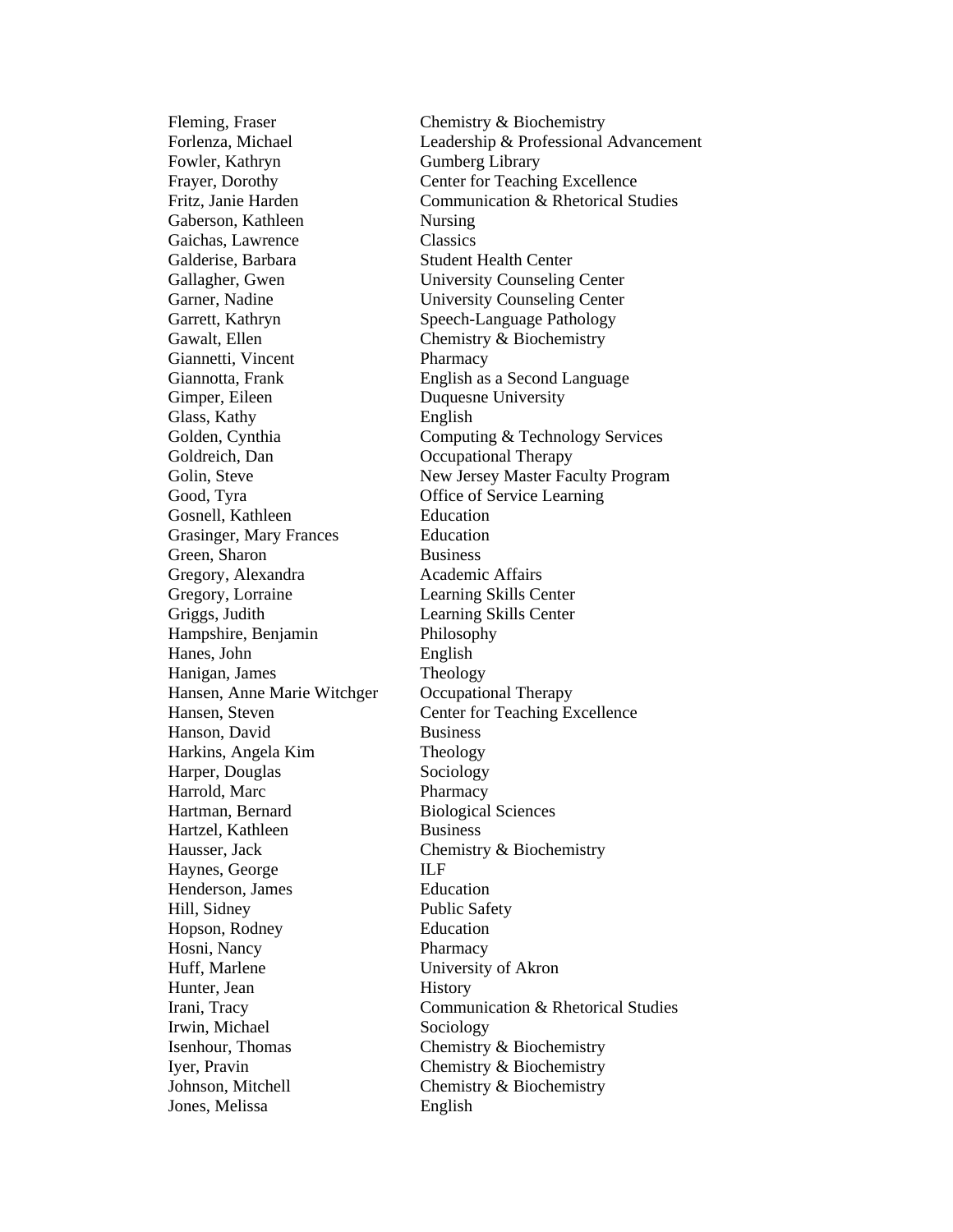Jordanoff, Christine Music Kazmierczak, Jill English Keenen, J.J. English Keyes, Donald Philosophy King, Doug English & Writing Kinnahan, Linda English Klapak, Frank Media Services Kloo, Julie English Kolanko, Kathrine Nursing Kollar, Robert Business Kortyna, Rick Physician Assistant Kotun, Allen Biological Sciences Kurke, Lance Business Kurland, Stuart English Kush, Joseph Education Labriola, Albert McAnulty Lachowski, David Learning Skills Center Lengyel, Linda Education Leonardo, Maureen Nursing Lewis, Leslie Gumberg Library Liebowitz, Jay Business Litman, Ann English Livengood, Bruce Pharmacy Lockhart, Joan Such Nursing Long, Scott Pharmacy Manner, Barbara **Education & Bayer** Marlin, Matt Business Matejka, J. Kenneth Business Maurer, John Biological Sciences Maurer, Melanie Gumberg Library Mawhinney, John Business Mayer, Holly **History** Mayle, Kathy Nursing McCown, Rick Education McMillan, Laurie English McQuillan, Kristen CCIT Melan, Melissa Biological Sciences

Keagy, Thomas Mathematics & Computer Science Kessler, Laura University Counseling Center Kiel, Joan Health Management Systems Kiesling, Scott University of Pittsburgh Kingston, H. M. (Skip) Chemistry & Biochemistry Kolar, Patricia University of Pittsburgh Larget, Bret Mathematics & Computer Science Lillie, Vernel University of Pittsburgh Lorensen, Frederick Freshmen Development & Special Student Services Lucente, Carla Modern Languages & Literatures Madura, Jeff Chemistry & Biochemistry Mazur, Mark Math & Computer Science McKavenay, Ed Computing & Technology Services McKendree, Amanda Center for Teaching Excellence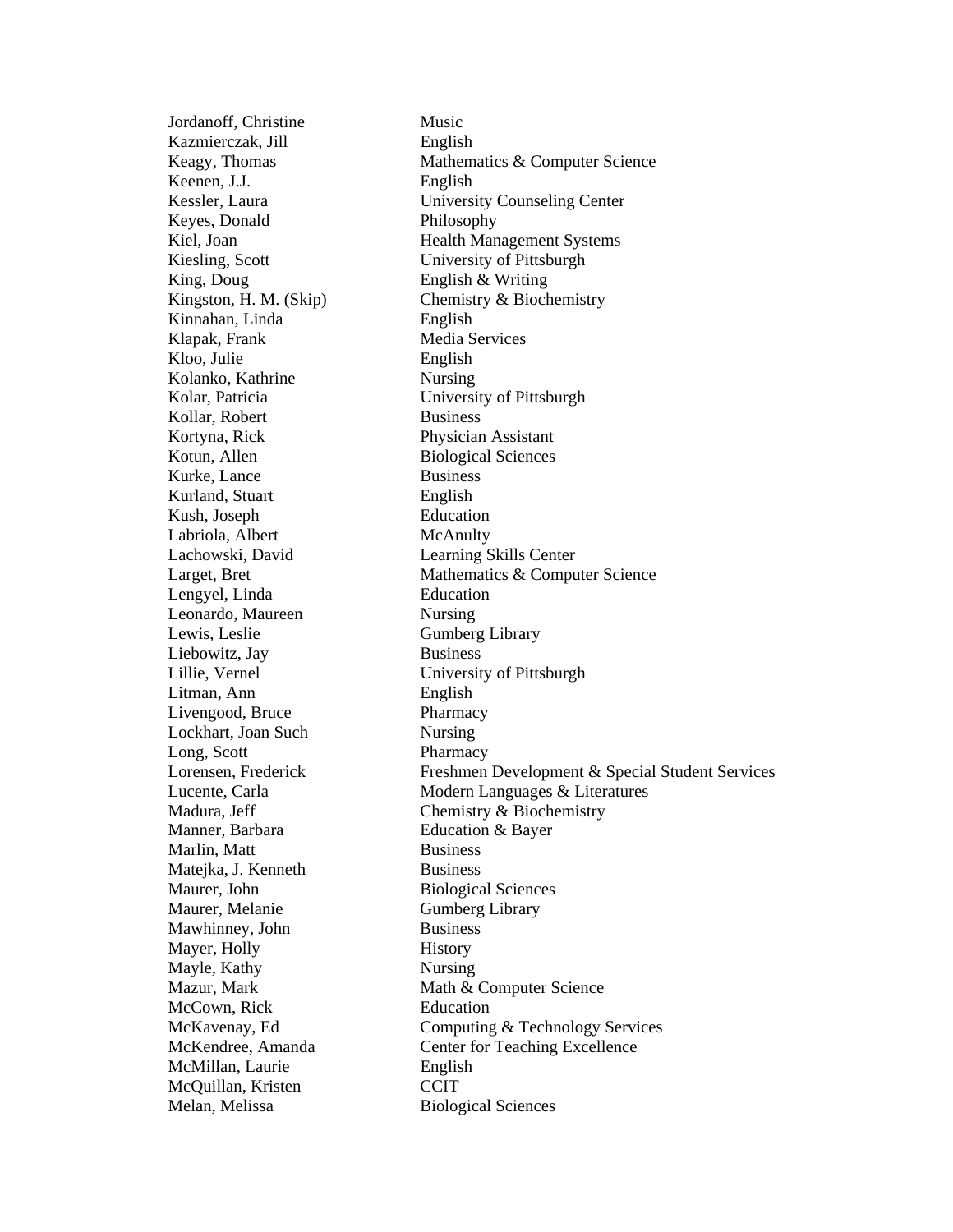Meyer, Bernadine Business Meyer, Linda Platt Athletic Training Michael, Magali English Miller, Jeffrey Education Milstead, Jeri Nursing Monahan, Susan Judicial Affairs Morgan, Allison Physician Assistant Moss, Connie Education Muñoz, Jaime Occupational Therapy Munson, Susan Education Murray, John E. Chancellor Nepstad, Sharon Erikson Sociology Newton, Gail Pharmacy Newton, Regi Learning Skills Center Noblitt, James Cornell University Nolfi, David Gumberg Library Novak, Paul UCIR O'Brien, Maureen Theology Olshanksy, Ellen Nursing O'Neill, Paula University of Texas Paige, Kenneth Business Parke, Carol **Education** Pavlovich, Natalie Nursing Pena, Ezquiel Psychology Phelps, Amy Business Pohl, Clifford Physical Therapy Poirier, Terese Pharmacy Porter, Curtiss Penn State-McKeesport Polansky, Ronald Pharmacy Pollock, Christine **Office** of Research Pollock, John Biological Sciences Popp, Ann Marie Sociology Presutti, William Business Provident, Ingrid Cocupational Therapy Purse, Lynn Music Purse, William Music Rademacher, William Theology Ramirez, Constance McAnulty Rau, Stephen Business

Moore, William S. Ctr for the Study of Intellectual Development Nelson, John University Counseling Center Newberry, Ruth Computing & Technology Services O'Neil, Naomi Bell Communication & Rhetorical Studies Parsi, Alicia Paterno Chemistry & Biochemistry Patterson, Maggie Journalism & Multimedia Arts Pazehoski, Kristina University of Pittsburgh – Greensburg Pearson, Ralph Provost and Academic Vice President Peppard, Robert Speech-Language Pathology<br>
Petersen, Martha Speech-Language Pathology<br>
Physician Assistant Physician Assistant Pollack, Deborah Center for Teaching Excellence Purdy, James English & Writing Center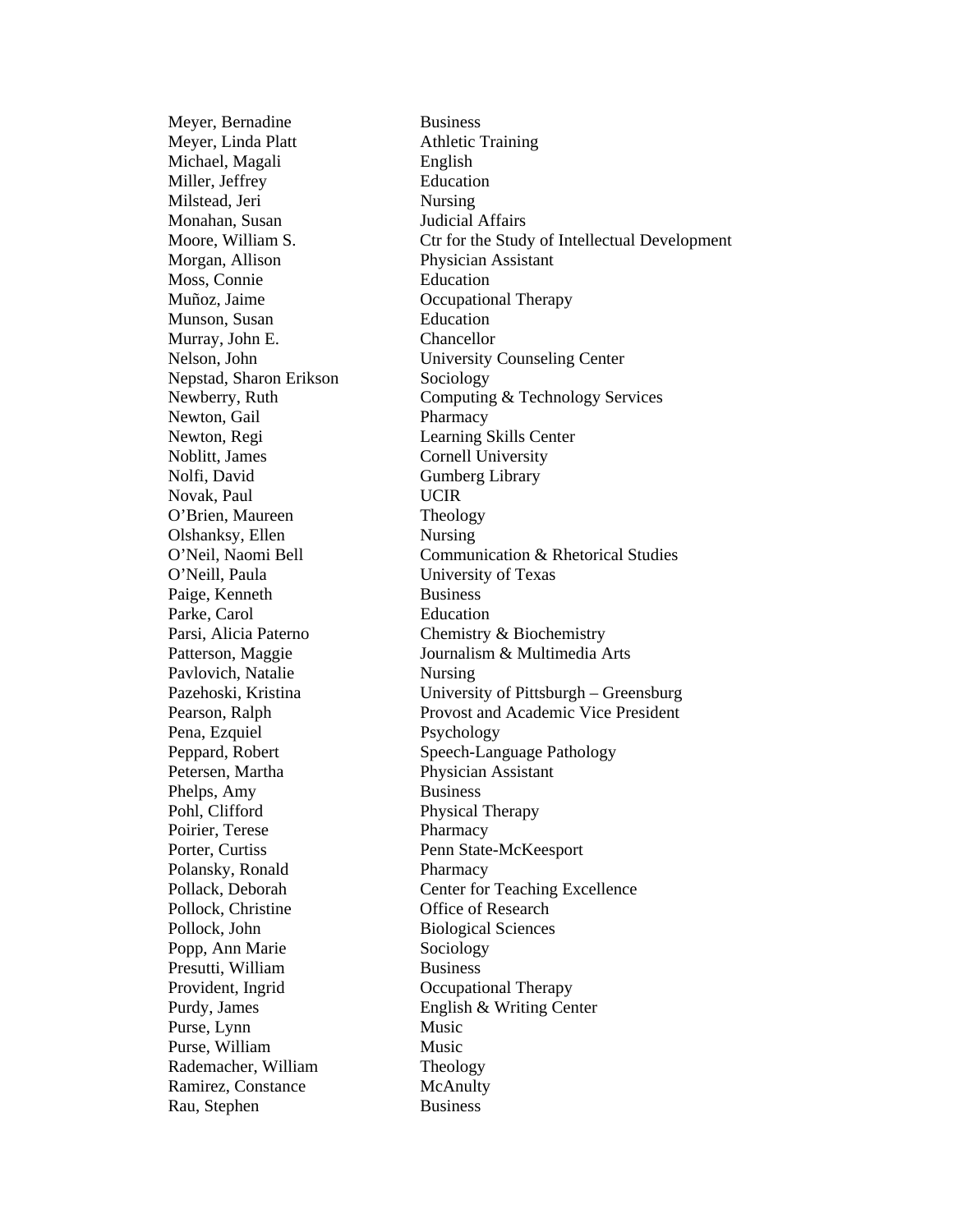Renner, Tari Political Science Resick, Lenore Nursing Rethwisch, Kurt Business Reynolds, Pamela Gannon University Ricci, Ronald Law Richer, Paul Psychology Riley, Sr. Carole Music Riley, Gene Pharmacy Robbins, Brent Psychology Rodemeyer, Lanei Philosophy Sasso, Diana Gumberg Library Saunders, Laverna Gumberg Library Schlicht, John Pharmacy Schreiber, Kurt Chemistry & Biochemistry Schroth, Ed Bayer School Schulte, Jean English Skomo, Monica Pharmacy Sculimbrene, Janet McAnulty College Seybert, David Bayer School Shankovich, Robert Music Short, John Health Sciences Silverman, Rita Pace University Simms, Eva-Marie Psychology Skomo, Monica Pharmacy Slusser, Michael Theology Smith, Karl A. University of Minnesota Sobehart, Helen Academic Affairs Somers, David Physical Therapy Spangler, William Business Stanley, Christine Texas A&M University Stein, Sarah Mueller Chemistry & Biochemistry Surmacz, Ronald Business Surratt, Chris Pharmacy Swindal, James Philosophy Thomas, Steve Biological Sciences Ticknor, Art Business Turocy, Paula Sammarone Athletic Training Volk, Marianne Office of Research

Roberts, Kathleen Glenister Communication & Rhetorical Studies Robotti, Eva Communication & Rhetorical Studies Ruminski, Elesha Communication & Rhetorial Studies Sedor, Fr. David Center for Teaching Excellence Slott, Casey Communication & Rhetorical Studies Smolenov, Hristo Academy of Science (Bulgaria) Somova, Marla University Counseling Center Stassen, Martha University of Massachusetts Amherst Taylor, Kathleen Mathematics & Computer Science Thames, Richard Communication & Rhetorical Studies Traudt, Paul Communication & Rhetorical Studies Troup, Calvin Communication & Rhetorical Studies Ulrich, James Wofford Leadership & Professional Advancement